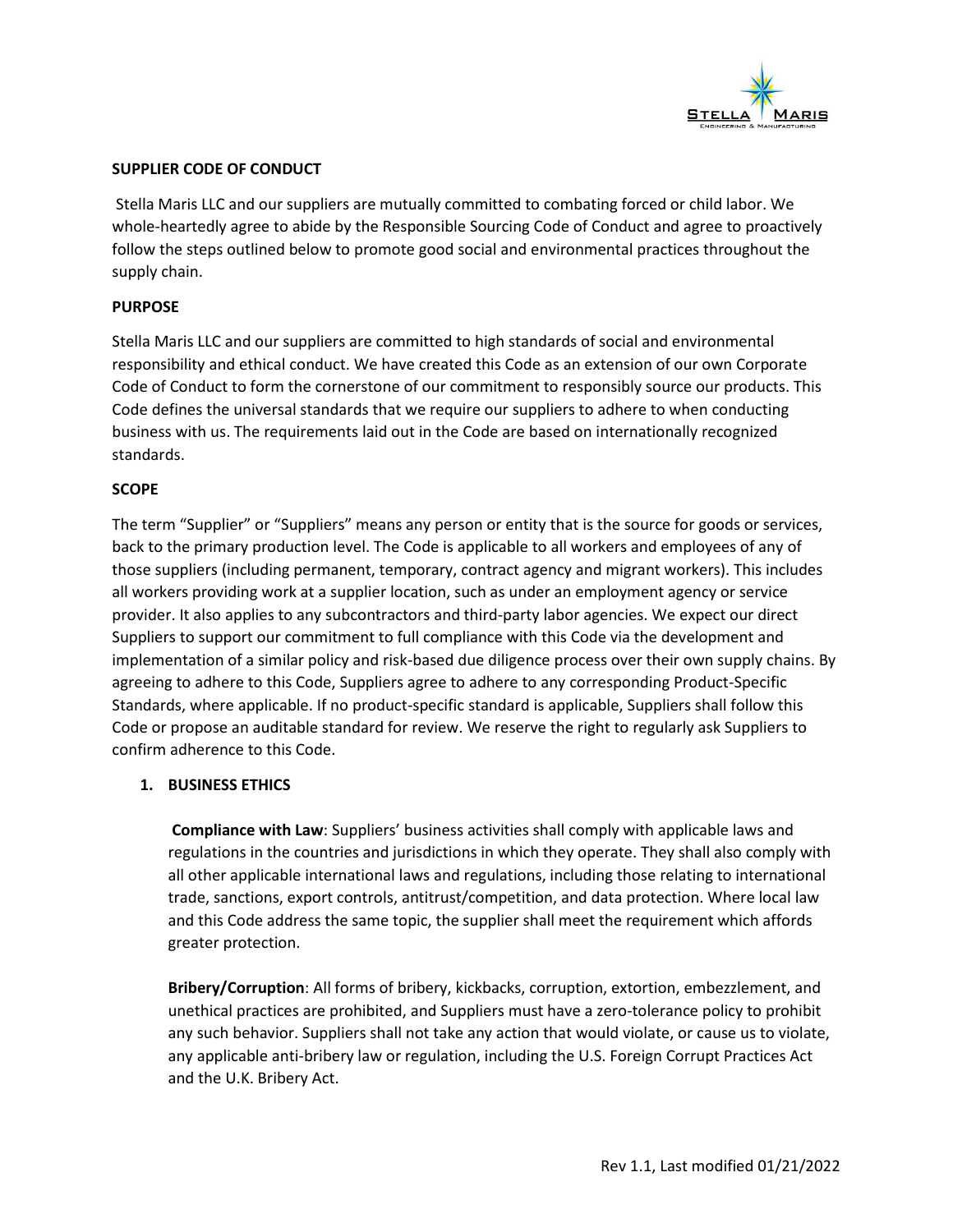

**Gifts/hospitality:** Any business entertainment or hospitality with our staff, auditors or other third parties must be reasonable in nature and not intended to influence in any way our business decisions.

**Conflicts of interest**: Suppliers will declare any conflict of interest in any business dealings with us and will actively seek to avoid such conflicts.

**Intellectual Property:** Our confidential information and intellectual property must be safeguarded and must not be shared with any third party unless expressly permitted by us. Suppliers will not divulge to us any information about its competitors that is not in the public domain. Any authorized transfer of confidential information is to be done in a way that protects intellectual property rights.

**Traceability, materials, and facility disclosure**: Suppliers shall be able to disclose the country of origin for the primary materials for all deliveries made. Suppliers shall be transparent about all known facilities used to produce products or services for us and provide such information upon request. At our request, suppliers are expected to provide to us reports on the occurrence of substances in any materials supplied to us that may be restricted by, or require disclosure to, governmental bodies, customers and/or recyclers.

# **2. LABOR AND HUMAN RIGHTS:**

**Freely Chosen Employment**: All forms of involuntary labor – including forced, coerced, bonded (including debt bondage), involuntary or exploitative prison, slavery, trafficked or indentured or other forms – are prohibited.

- All work must be voluntary, or at-will, and workers shall be free to leave work at any time or terminate their contract or terms of employment.
- There shall be no unreasonable restrictions on workers' freedom of movement at the workplace or at company- or agent-provided housing. Workers are working without being coerced, duped, mislead and are not being held hostage.
- Employment agreements shall comply with local laws and regulations, inform workers of their legal rights and employment conditions in a language understood by the worker, and be concluded before work has commenced. If employment contracts are not legally required, workers shall at the very least be informed of the terms and conditions of employment, in a language understood by them, prior to starting work.
- Employers and agents may not hold or otherwise deny access by employees to their identity or immigration documents unless such holdings are required by law.
- Workers shall not pay recruitment fees or other related expenses for their employment. If it is discovered that workers have paid fees, the supplier shall ensure that the workers are repaid in full.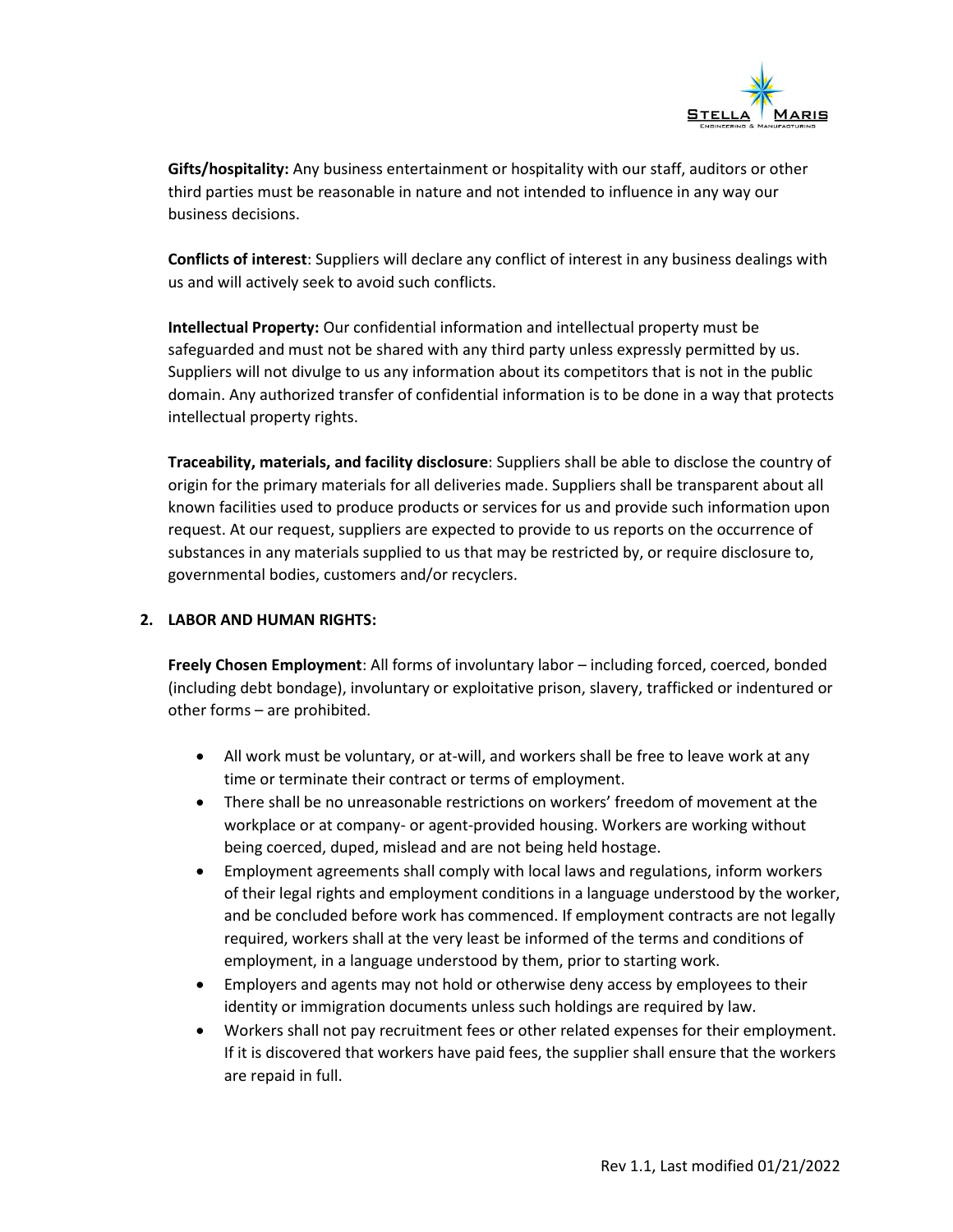

**Child Labor and Young Workers:** Child labor shall not be used. The term "child" refers to any person under the age of 15, or under the minimum age for employment in the country, whichever is greatest.

- All employment of young workers, including apprentices, internships, or vocational students, must comply with laws and regulations on the minimum working age and the compulsory age for schooling. In any case, these arrangements must be of educational benefit
- Young worker protections are in place, where applicable, so that young workers under the age of 18 do not experience conditions in relation to their work that are mentally, physically, socially, or morally dangerous or harmful, or that interfere with their schooling.
- A child may help at their family's business only if they perform light work and meet the requirements above.

**Wages and Benefits**: Suppliers shall ensure workers receive wages and benefits that meet, at a minimum, national legal standards.

- We encourage our suppliers to ensure wages are sufficient to meet basic needs and provide discretionary income.
- All overtime work must be paid at the legally mandated overtime rate, or in the absence of this, a premium wage.
- Equal work shall be compensated with equal pay.
- For each pay period, workers shall be provided with a timely and understandable wage statement that includes sufficient information to verify accurate compensation for work performed.

**Humane Treatment:** All workers are to be treated with respect and dignity. There is to be no harsh and inhumane treatment including any sexual harassment, sexual abuse, corporal punishment, mental or physical coercion or verbal abuse of workers; nor is there to be the threat of any such treatment.

**Discrimination:** Suppliers shall commit to a workforce free of discrimination.

- All employment decisions (including hiring, termination, compensation, promotion, and discipline) must be based exclusively on ability and willingness to do the job.
- There shall be no discrimination based on race, color, sex, national or social origin, religion, age, disability, sexual orientation, gender identity, marital status, political affiliation, pregnancy status, or past or present union affiliation.

# **3. HEALTH AND SAFETY**